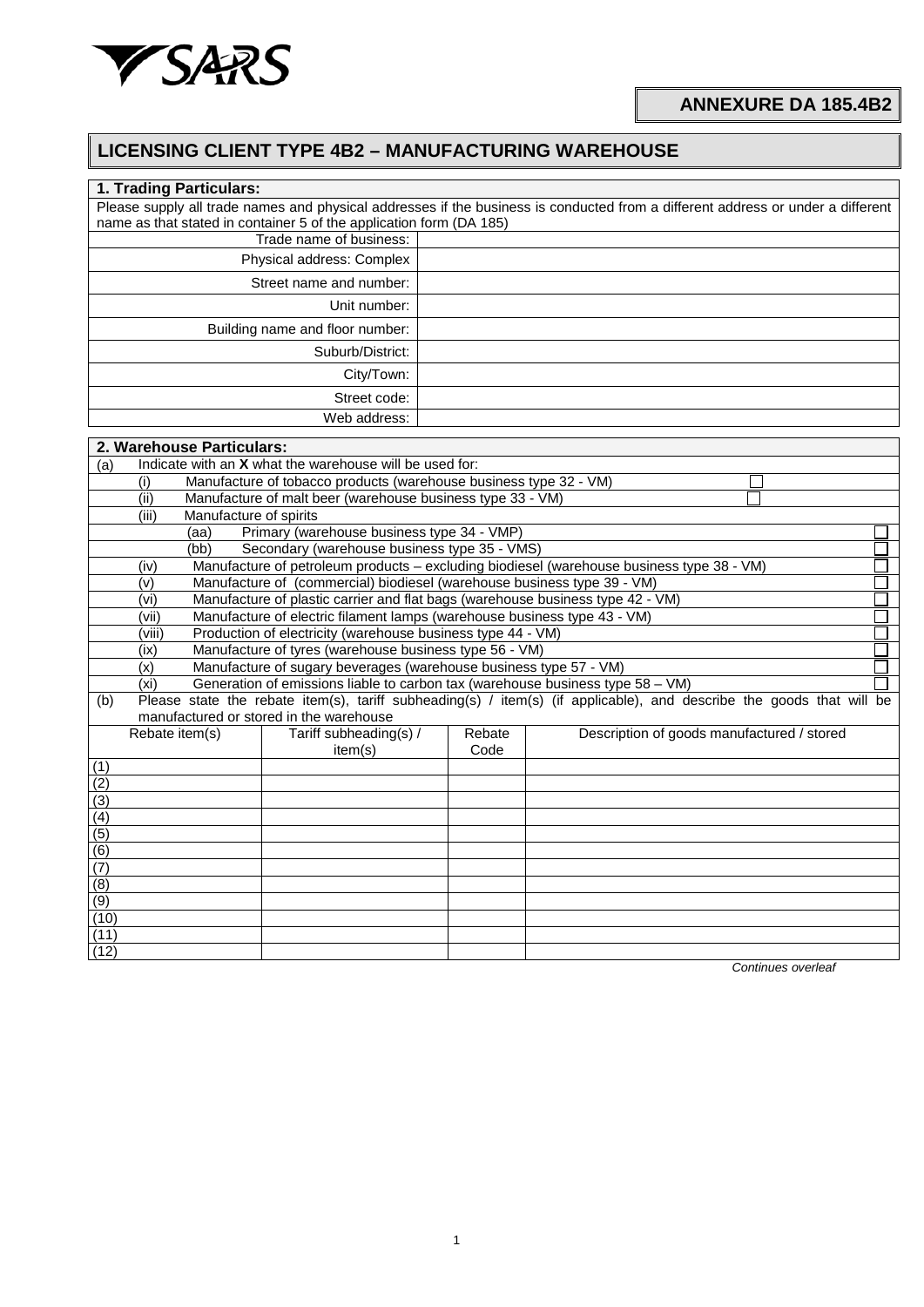|                                                                                       | <b>Completion by Electricity Producers only</b>          |                                                                                                                            |
|---------------------------------------------------------------------------------------|----------------------------------------------------------|----------------------------------------------------------------------------------------------------------------------------|
| Installed Capacity of Electricity Generation Plant:                                   |                                                          |                                                                                                                            |
| Number of Electricity Generation Units:                                               |                                                          |                                                                                                                            |
| Non-renewable energy source used:                                                     |                                                          | Coal                                                                                                                       |
|                                                                                       |                                                          | Petroleum based liquid fuels                                                                                               |
|                                                                                       |                                                          | Natural gas                                                                                                                |
|                                                                                       |                                                          | Nuclear                                                                                                                    |
|                                                                                       |                                                          | Other<br>Specify:                                                                                                          |
|                                                                                       |                                                          |                                                                                                                            |
| If electricity generated from co-generation, indicate<br>type: (Rule 54FA.10(c)(ii))  |                                                          | Waste heat or energy from waste                                                                                            |
|                                                                                       |                                                          | Combined heat and power                                                                                                    |
|                                                                                       |                                                          | Renewable                                                                                                                  |
|                                                                                       |                                                          |                                                                                                                            |
|                                                                                       |                                                          | Solar power                                                                                                                |
| <b>Completion by Tyre Producers only</b>                                              |                                                          |                                                                                                                            |
| Indicate tyre levy                                                                    |                                                          |                                                                                                                            |
| client type:                                                                          | New tyre manufacturer                                    |                                                                                                                            |
|                                                                                       | Re-tread tyre manufacturer                               |                                                                                                                            |
|                                                                                       |                                                          |                                                                                                                            |
| Completion by carbon taxpayers only                                                   |                                                          |                                                                                                                            |
| Date carbon tax liability arose in terms of Carbon                                    |                                                          |                                                                                                                            |
| Tax Act, 2019                                                                         |                                                          |                                                                                                                            |
|                                                                                       |                                                          |                                                                                                                            |
|                                                                                       |                                                          | Section 4(1) of Carbon Tax Act, 2019                                                                                       |
| Reporting method for carbon tax                                                       |                                                          | Section 4(2) of Carbon Tax Act, 2019                                                                                       |
|                                                                                       |                                                          |                                                                                                                            |
|                                                                                       |                                                          | Details of registration as data provider in terms of the National Greenhouse Gas Emission Reporting Regulations under the  |
|                                                                                       | National Environmental Management: Air Quality Act, 2004 |                                                                                                                            |
|                                                                                       |                                                          |                                                                                                                            |
| (a) Data provider name:                                                               |                                                          |                                                                                                                            |
| (b) Data provider ID:                                                                 |                                                          |                                                                                                                            |
|                                                                                       |                                                          |                                                                                                                            |
|                                                                                       |                                                          | Facility details (If more than one facility is registered, provide such details for each facility on a separate annexure). |
| (c) Facility name:                                                                    |                                                          |                                                                                                                            |
|                                                                                       |                                                          |                                                                                                                            |
| (d) Facility ID:                                                                      |                                                          |                                                                                                                            |
|                                                                                       |                                                          |                                                                                                                            |
| (e) Physical address:                                                                 |                                                          |                                                                                                                            |
| (f) List the relevant IPCC code(s) for each activity<br>conducted at the facility:    |                                                          |                                                                                                                            |
|                                                                                       |                                                          |                                                                                                                            |
|                                                                                       |                                                          |                                                                                                                            |
|                                                                                       |                                                          |                                                                                                                            |
|                                                                                       |                                                          |                                                                                                                            |
| (g) List the total installed capacity of the facility per<br>each relevant IPCC code: |                                                          |                                                                                                                            |
|                                                                                       |                                                          |                                                                                                                            |
|                                                                                       |                                                          |                                                                                                                            |
|                                                                                       |                                                          |                                                                                                                            |

*Continues overleaf*

If you have failed to comply with any law other than the Customs and Excise Act, 1964 relating to your industry during the past two years, state the nature of the offence and penalty imposed: